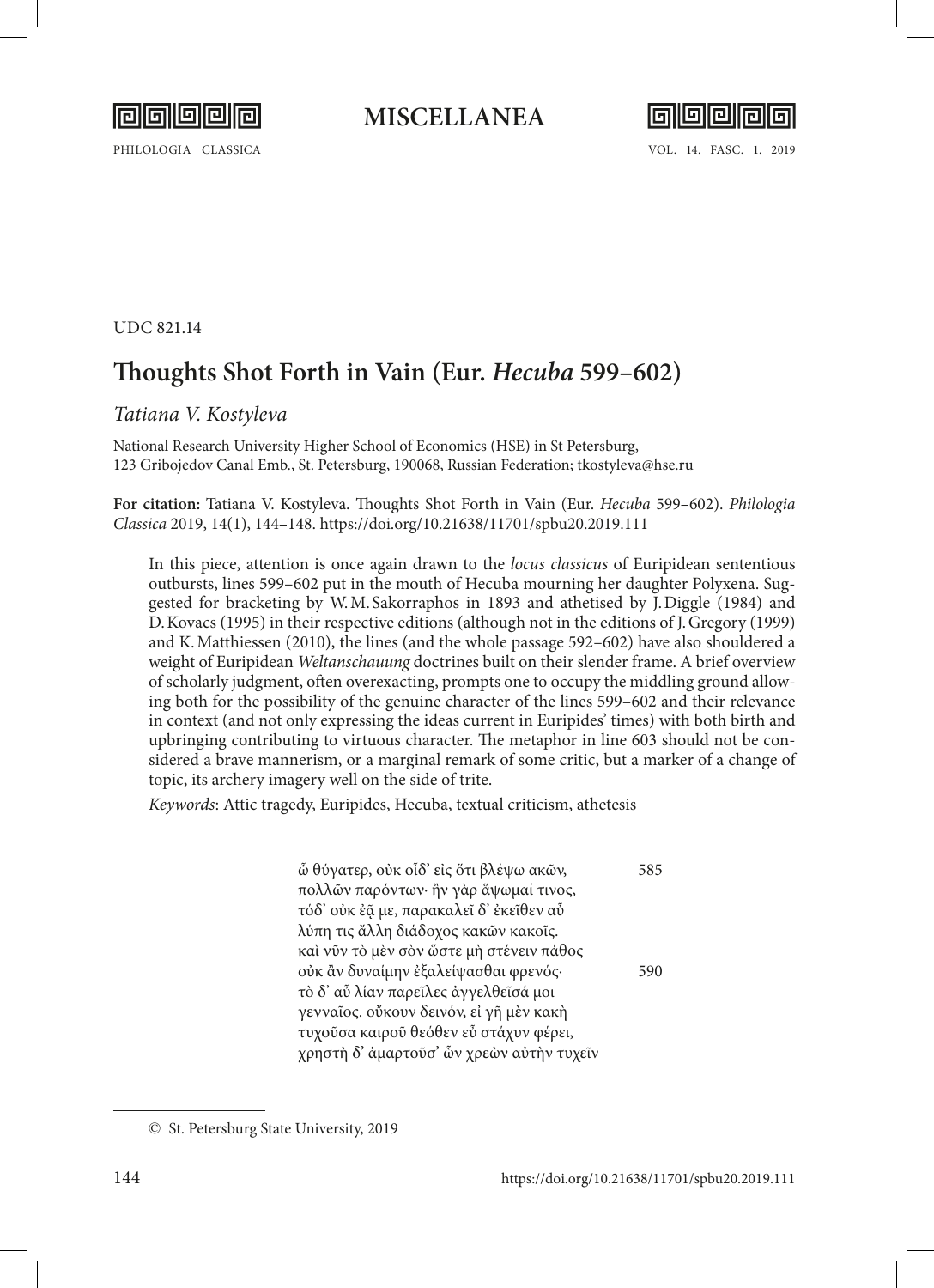κακὸν δίδωσι καρπόν, ἄνθρωποι δ' ἀεὶ 595 ὁ μὲν πονηρὸς οὐδὲν ἄλλο πλὴν κακός, ὁ δ' ἐσθλὸς ἐσθλός οὐδὲ συμφορᾶς ὕπο φύσιν διέφθειρ' ἀλλὰ χρηστός ἐστ' ἀεί; [ἆρ' οἱ τεκόντες διαφέρουσιν ἢ τροφαί; ἔχει γε μέντοι καὶ τὸ θρεφθῆναι καλῶς 600 δίδαξιν ἐσθλοῦ· τοῦτο δ' ἤν τις εὖ μάθηι, οἶδεν τό γ' αἰσχρόν κανόνι τοῦ καλοῦ μαθών.] καὶ ταῦτα μὲν δὴ νοῦς ἐτόξευσεν μάτην·

### 599-602 del. Sakorraphos<sup>1</sup>

"Daughter, I don't know to which of the ills to attend, there being so many. If I lend my heart to one, this [ill] doesn't abate, but a new grief ever calls on me from elsewhere, a sorry successor to sorrows. And now I am hardly able to take my mind off your death and not to lament it. But you have relieved me of excessive grieving having proved yourself to be noble. Is it not perplexing that while poor soil having received its due from the god in good season, yields good crop, and fertile soil having not received its due fails to bear a good harvest, among men it is always like this: a mean man is ever mean, rain or shine, and a noble man ever noble, and his nature never spoilt in misfortunes, but remains ever good? [But is it the parents or maybe also the ways of upbringing that cause the difference? Yet being well-brought does its bit for the acquisition of nobility too. If one learns it well, one at least knows the mean, having measured it against the standard of the noble.] But my mind has shot these thoughts forth in vain."

Hecuba has just received the news of the death of her last surviving daughter Polyxena and seems to have found some peace in the description of the nobility and beauty of the way Polyxena met it (especially 548–549, 560, 570 — ἑκοῦσα θνήσκω· μή τις ἅψηται χροὸς / τοὐμοῦ· παρέξω γὰρ δέρην εὐκαρδίως… μαστούς τ' ἔδειξε στέρνα θ' ὡς ἀγάλματος / κάλλιστα… κρύπτουσ' ἃ κρύπτειν ὄμματ' ἀρσένων χρεών — Talthybius, who is himself crying, has touched all the right strings with his narrative), since she spends the following tenodd lines musing on the nature of man. Brimming with grief, she can still find in it a source for reasoning — 'flagship' lines 591–602 are a staple of gnomologia (*Hecuba* is a favourite, with 11 passages cited in Orion,<sup>2</sup> and 14 in Stobaios<sup>3</sup>). These (and especially 599-602, where her musings tend to become even more general) are the *versus suspecti*, over which scholars lock and fight. The division (taken to extreme) tends to be threefold: those who, on the rebound, spurn a confirmed moraliser in Euripides and hence are content to expose each general reflection as manifestation of this flaw; radical critics who hunt down every digression, illogicality or lapse and suspect an interpolation catering to the demands of a different audience thus often subjecting the text of the tradition to what F.Ferrari called "attraverso violente normalizzazioni";<sup>4</sup> conservative critics who try to explain away each and every case either out of the logic of situation, character, and context, or out of facts of life external to the play.<sup>5</sup>

<sup>&</sup>lt;sup>1</sup> I cite the text and (relevant part of the) apparatus as edited by Diggle 1984, 366–367, who never misses an opportunity to relieve Euripides of a line or two. Kovacs 1995 *ad loc*. suspects these lines. Page 1934, *ad loc*., however, does not put this passage into his actors' interpolations category, or indeed into any intrusive lines category. The closest one to ours, which he believes to be an histrionic interpolation, is 606–608. He does admit that more can be discovered.

<sup>2</sup> Haffner 2001.

<sup>3</sup> Wachsmuth, Hense 1884–1912.

<sup>4</sup> Ferrari 1986, 62.

<sup>5</sup> For an overview and judicious assessment, see Heath 1987, 40–68.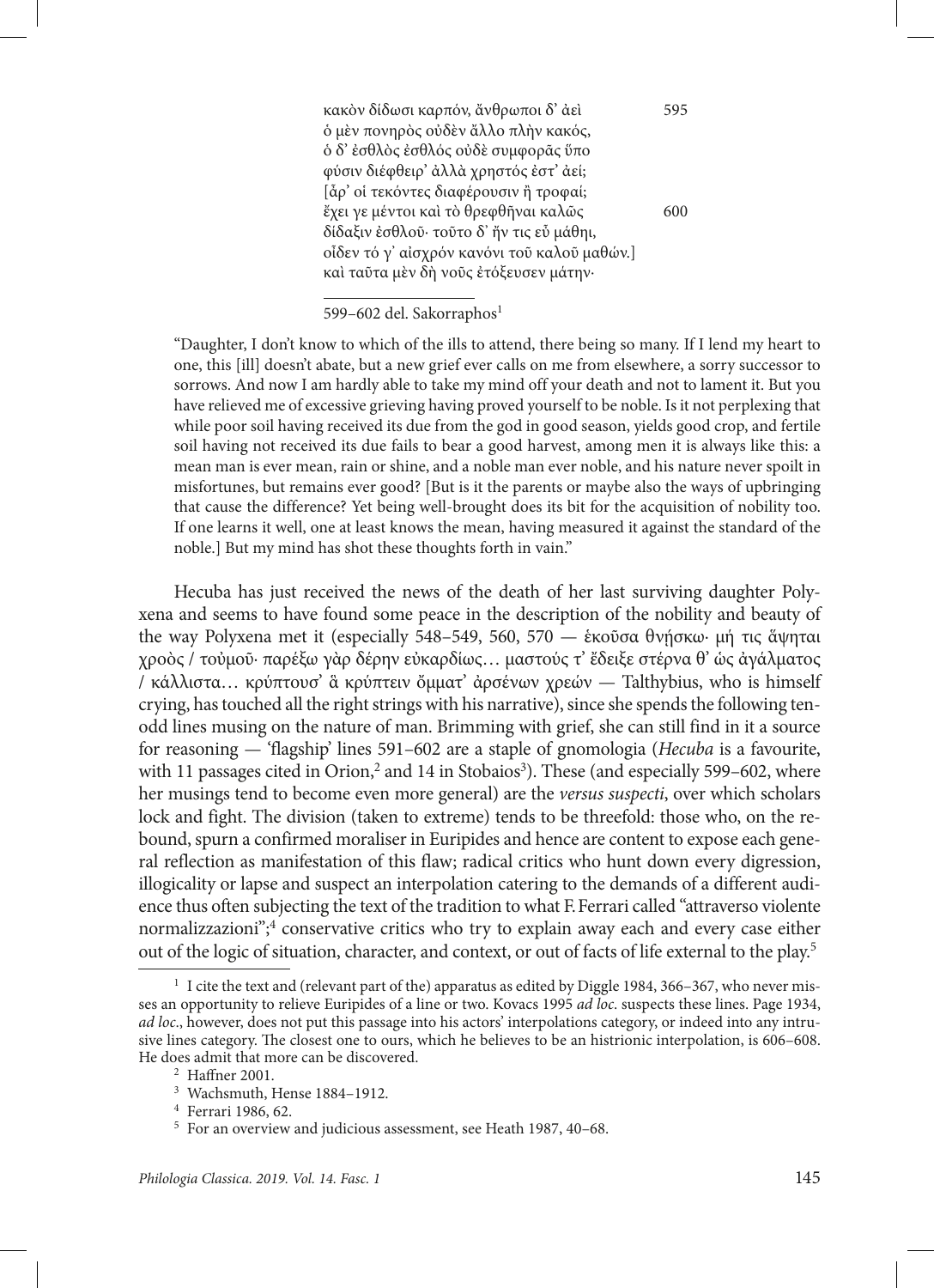The sequence of 592–598 and 599–602 was first exposed as contradictory by H.Weil who believed Euripides bluntly spoke his mind forgetful both of the situation and the character, a mere mouthpiece: « cette noblesse de sentiments que les coups de la fortune ne sauraient altérer, tient-elle à la naissance ou à l'éducation? Euripide fait ici une certaine part à cette dernière ». 6 In the wake of Weil's remark, the bracketing of 599–602 was proposed by G.M.Sakorraphos in 1893. He condemned the lines on the following grounds: "indigni Euripide… pugnant enim non modo cum prioribus, sed etiam cum tota Euripidi doctrina. saepe enim vidimus praesertim Euripidem hanc quaestionem tractasse, num educatio hominis *naturam* vincere vel corrigere possit et sim. in iis omnibus locis, ut ratio postulat, natura opponitur educationi sive parentibus, hoc autem loco parentes et educatio inter se opponuntur".7 It is notoriously hard to pin down a dramatist's *doctrina* and to pass judgement on whether or not any given verse befits the poet tilts precariously on the side of personal taste. While for Weil an outbreak in 599–602 is what he may well call Euripides' *doctrina*, Sakorraphos finds *doctrina* as it is in 599–602 distorted, introducing an opposition which is not there: οἱ τεκόντες in 599 stand for φύσις, the hereditary endowment, whilst τροφαί, or else τροφή — the upbringing and the environment. Having little sympathy for those who come to far-reaching conclusions churning a Euripidean *Weltanschauung*, one is naturally prompted to think that Euripides really understood that *both* are contributing factors.8

So far, the problem is that while the traditional aristocratic beliefs in nobility by birth (595–598) are in line with Hecuba's not easily forgotten queenly status, the shift to instruction in nobility and its teachability in 599–602 is a somewhat alien element. W. S. Barrett, a terse critic, discussing 191–197 in the *Hippolytos*, equally suspect on the grounds of dramatic irrelevance, saw reasons for excision of 599–602 not in the "glaring irrelevancy" of the lines (he rightly observes that Euripides' "reputation for moralising is largely exaggerated"), but in their being at odds with "the purpose of the scene".<sup>9</sup> His point is pressed home in a short piece (a posthumously published draft) devoted especially to these lines. Setting off with "599–602 are absurd here; the trouble is not that Hekabe is made to philosophize παρὰ καιρόν (that is common enough in Euripides); it is that the lines are utterly and disastrously irrelevant to her first and genuine point of 592–8", he suggests they come from "a context very different from ours", the one of tapping the "source of our knowledge of right and wrong", whereas in 592–598 Hecuba is concerned with "consistency in virtue and vice", not with any source of our knowledge of it.<sup>10</sup>

The lines have their champions just as well. J.Gregory, the author of a relatively recent commentary on the play, anchors what follows on the adjective γενναῖος (592), indeed placed in an emphatic *enjambement*, suggesting it "lends plausibility to the calm reflections that follow", only to call these later on "a general reflection of major thematic importance".11 K.Matthiessen in his posthumously published most recent commentary on *Hecuba*, likewise benevolent, is inclined to catch a glimpse of the times, observing "sie [diese Reflexion] gehört in den Kontext der zeitgenössischen Diskussionen über dieses Thema, das Eur. auch sonst öfters berührt".12 Ch. Collard lauded the excision in his review of Diggle's OCT

<sup>6</sup> Weil 1868, 255.

<sup>7</sup> Sakorraphus 1893, 199.

<sup>8</sup> A good turn to this thought given by Winnington-Ingram 1958, 175.

<sup>9</sup> Barrett 1964, 199.

<sup>10</sup> Barrett 2007, 473.

<sup>11</sup> Gregory 1999, 117.

<sup>12</sup> Matthiessen 2010, 330.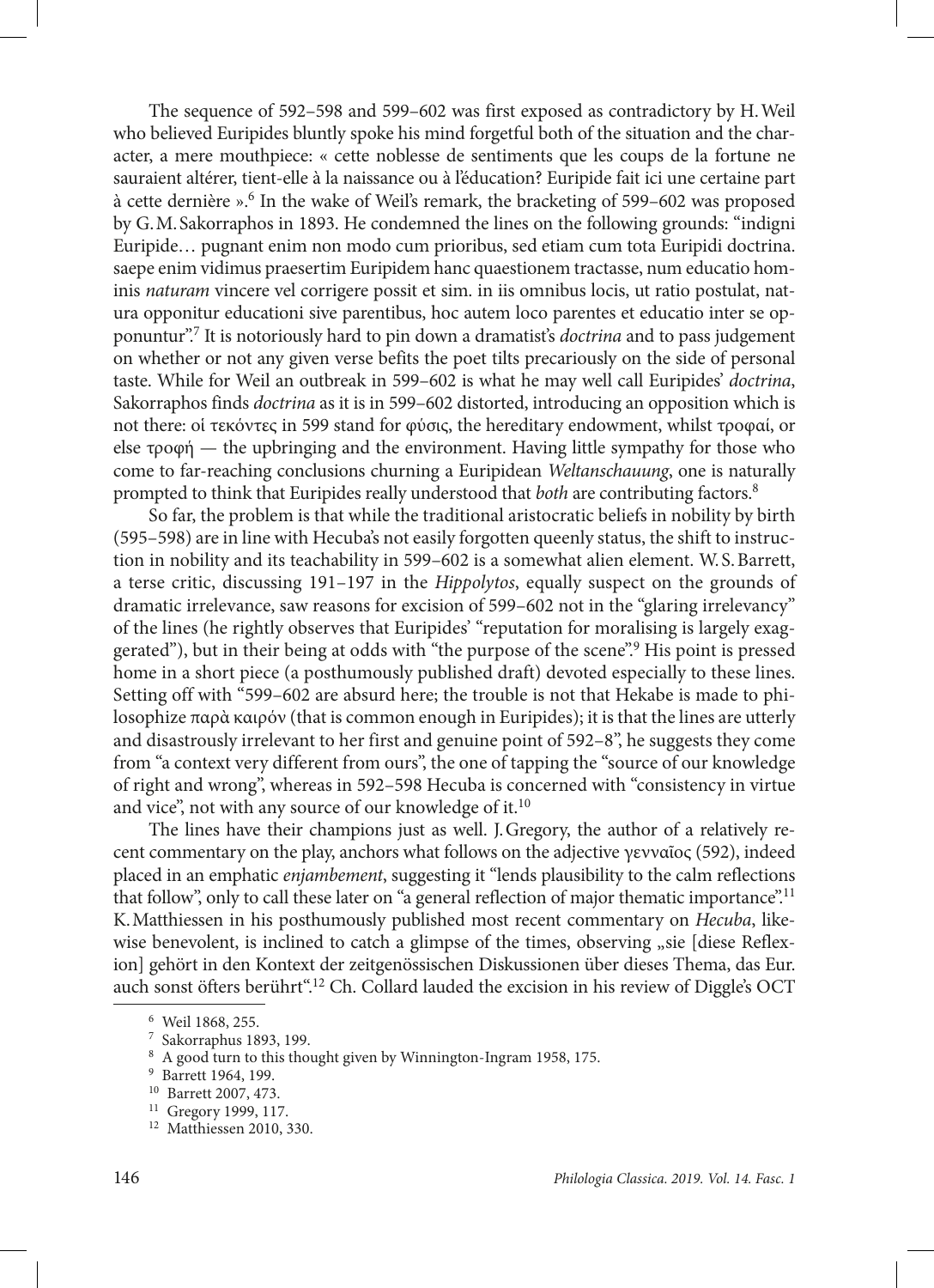("Ιt is salutary to be confronted with the deletion of half this passage. One sees, Hecuba's point is made as well by 592–598"), 13 while in his commentary he defends the lines on the grounds of their relevance in context: Hecuba is talking as Polyxena's mother and teacher, who moreover "learns from her daughter's example".<sup>14</sup> J.C. Kamerbeek, reviewing the same OCT volume, did remark that Diggle "is too prone to assume interpolation" also in "the seemingly irrelevant digressions in the rheseis of ratiocinating heroines which are characteristic of Euripidean *dramatis personae* echoing the discussions of the time" and went on to call the deletion "an instance of downright wrong athetesis" of a general reflection.<sup>15</sup> W. Biehl held 599–602 to be a reasonable development of the reflective lines 592–59816 thus fitting the context, and K. Matthiessen believed the lines 599–602 to be indispensable: "weil hier der Schritt vom Glauben an die absolute Dominanz der Anlagen hin zu der Auffassung vollzogen wird, dass die Tugend, jedenfalls in gewissem Umfang, lehrbar ist. Das ist zugleich ein Schritt vom aristokratischen Menschenbild Pindars (Olympien 2,86–88, 9, 100–08) zu dem des Sokrates und der Sophisten, also genau das, was man bei Eur. erwarten sollte".<sup>17</sup>

So far, so good. Gregory, however, made a valid point in her commentary having observed in passing that while "the agricultural analogy is a commonplace in Greek literature, it is generally framed to emphasize similarities rather than differences".18 The pool of examples (seasonal changes, as you sow you shall mow) could be further supplied by Eur. *Andr.* 635–637: πολλάκις δέ τοι / ξηρὰ βαθεῖαν γῆν ἐνίκησε σπορᾶ, / νόθοι τε πολλοὶ γνησίων ἀμείνονες, 'as barren land can often outdo rich soil in issue, so good many bastards are nobler than legitimate children' (El. 367–372 are very similar). In our case, poor soil can yield an ample harvest should it get the sun and rain at right times, while rich soil left parched or soggy with rain fails. A fine analogy this could make to τροφὴ in humans, but Hecuba's point is different: human beings, unlike responsive soil, remain steadfast both in virtue and vice inborn. Should we follow those who defend 599–603 and say with W. Schadewaldt that  $_{\rm v}$  das Problem wird regelrecht diskutiert<sup> $(19)$ </sup> to cover the issue of bringing up in excellence? Is it not a hairsplitting argument to pursue that 599–603 have at stake not the ability to be consistent due to proper upbringing, but the source of our knowledge of virtue and vice, as W. S.Barrett holds, and are alien matter?

Line 603 also poses a problem. It is in all probability genuine, since there are parallels of thoughts 'let fly' in aspiration, as in Eur. *Tro*. 643–644 (with a Genitive, standard use meaning 'aim at') ἐγὼ δὲ τοξεύσασα τῆς εὐδοξίας λαχοῦσα πλεῖον τῆς τύχης ἡμάρτανον, *Ion* 1411 ἐς τοῦθ' ἱκοίμην, τοῦδε τοξεύω, τέκνον, or when forwarding an argument, as in *Ion* 256–257 οὐδέν· μεθῆκα τόξα· τἀπὶ τῷδε δὲ / ἐγώ τε σιγῶ, καὶ σὺ μὴ φρόντιζ' ἔτι, and Aesch. *Suppl*. 446 καὶ γλῶσσα τοξεύσασα μὴ τὰ καίρια, the latter building, probably, the closest parallel along with Pindar's *Isthm*. 2, 3 ἐτόξευον μελιγάρυας ὕμνους in taking an Accusative (hence not necessarily a Euripidean idiom).<sup>20</sup> The scholiasts also did not stumble in understanding the line, a metaphor from archery, meaning 'οὐ κατὰ καιρὸν εἴρηται', but uneasily suggested that Euripides here is engaging in tongue-in-cheek commenting

<sup>&</sup>lt;sup>13</sup> Collard 1986, 23.<br><sup>14</sup> Collard 1991, 162 ad loc.

<sup>15</sup> Kamerbeek 1986, 93, 101.

<sup>16</sup> Biehl 1997, 120–122.

<sup>17</sup> Matthiessen 2010, 330–331.

<sup>&</sup>lt;sup>18</sup> Gregory 1999, 117.<br><sup>19</sup> Schadewaldt 1926, 139.

<sup>20</sup> Noted already in Collard 1991, 163; Matthiessen 2010, 331.